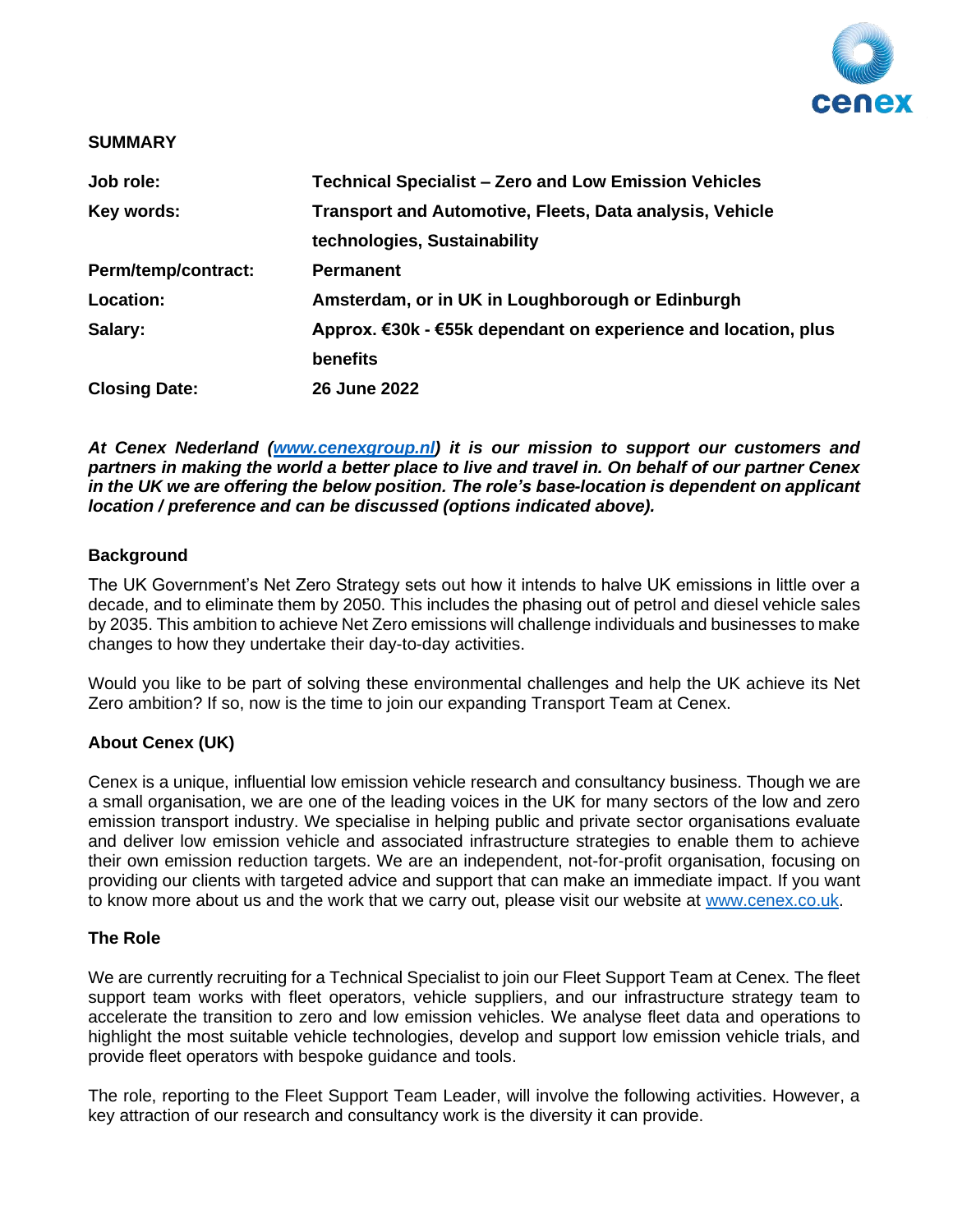

- Undertaking zero and low emission vehicle suitability assessments for public and private sector fleet operators.
- Assessing the operational suitability, basic infrastructure requirements, total cost of ownership, and emissions savings potential of a range of low emission vehicle technologies.
- Developing and managing operational trials of low emission vehicle technologies including trial planning, data collection, analysis, and trial reporting.
- Improving fleet analysis tools and processes.
- Supporting market development for new low emission vehicle technologies and solutions.
- Technical report writing and presentation.
- Engaging with fleet and industry stakeholders through workshops, webinars, and other methods.
- Liaising with fleet customers to understand their requirements, present project progress, and address any risks or issues.
- Supporting business development by contributing to proposal writing.

We are looking for someone who can make an immediate contribution, possessing the following attributes:

# Essential:

- Science, Technology, Engineering, or Mathematics Degree (or equivalent).
- Experience in a relevant industry such as engineering, transport, or environment.
- Knowledge of electric vehicles or other low emission vehicle technologies.
- Strong data analysis skills with experience of Microsoft Excel as a minimum.
- Excellent technical report writing and presentation skills.
- Ability to present complicated information to technical and non-technical audiences in both verbal and written form.
- Strong interpersonal skills and customer engagement ability.
- Ability to work and travel flexibly in the UK and occasionally abroad.
- Able to work unsupervised with a task orientated approach.

# Desirable:

- Experience of industrial research within UK or European Union funded projects.
- Competent in the use of any of the following: VBA, MATLAB, Python, R, SQL, or GIS.
- Experience of vehicle telemetry systems or energy monitoring equipment.
- Experience of engaging with or working in the vehicle industry.
- Interest in transport, environmental, and renewable energy projects, and policies.
- Relevant postgraduate qualification.

# **Working at Cenex**

We provide an exciting and rewarding place of work, providing the opportunity to make a real difference in the world by working with an exceptional team of talented, dedicated, and supportive individuals who are committed to reducing the environmental impact of transport.

In addition to a competitive salary plus significant benefits such as flexible working hours, hybrid working policy, generous holiday entitlement (27 days plus statutory), pension scheme etc., you will have a